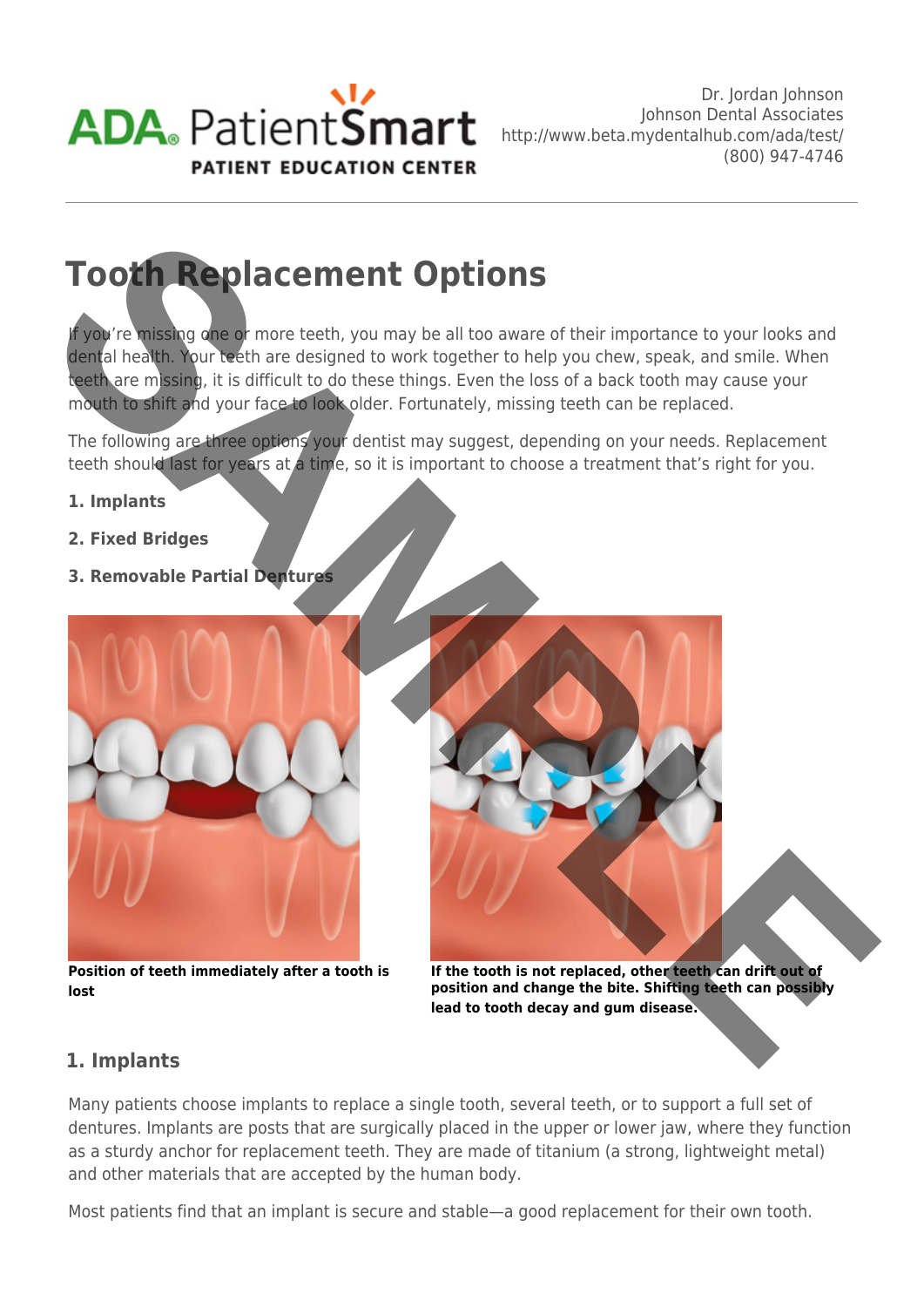However, implants are not an option for everyone. Because implants require surgery, patients should be in good health overall. Patients either must have adequate bone to support the implant, or be able to have surgery to build up the area needing the implant. Patients also should be ready to commit to a daily oral care routine and to regular dental visits.

Chronic illnesses, such as diabetes or leukemia, may slow healing after surgery. Patients with these issues may not be good candidates for implants. Using tobacco can also slow healing. Your dentist can help you decide whether implant treatment is a good option for you.



There are many different kinds of implants. Treatment can take only one day, or it can take several months, or somewhere in between. Your dentist can outline a treatment plan that is most likely to be successful for you.

There are three general phases of implant treatment:

1. **Placement of the implant:** The dentist surgically places the implant into the jawbone. There may be some swelling and/or tenderness after the surgery, so pain medication is usually prescribed to ease the discomfort. Your dentist may recommend a diet of soft foods during the healing process.

2. **The healing process:** What makes an implant so strong is that the bone actually grows around it and holds it in place. This process takes time. Some patients might need to wait until the implant is completely healed, up to several months, before replacement teeth can be attached to the implant. Other patients can have the implants and replacement teeth placed all in one visit.

3. **Replacing your missing tooth or teeth (prosthesis):** The dentist or a lab will custom-make a crown, bridge or dentures to fit your mouth and your implants. Once completed, the man-made teeth are attached to the implant posts.

The prosthesis usually takes some time to make. In the meantime, your dentist may give you a temporary crown, bridge or denture. This can help you eat and speak normally until the permanent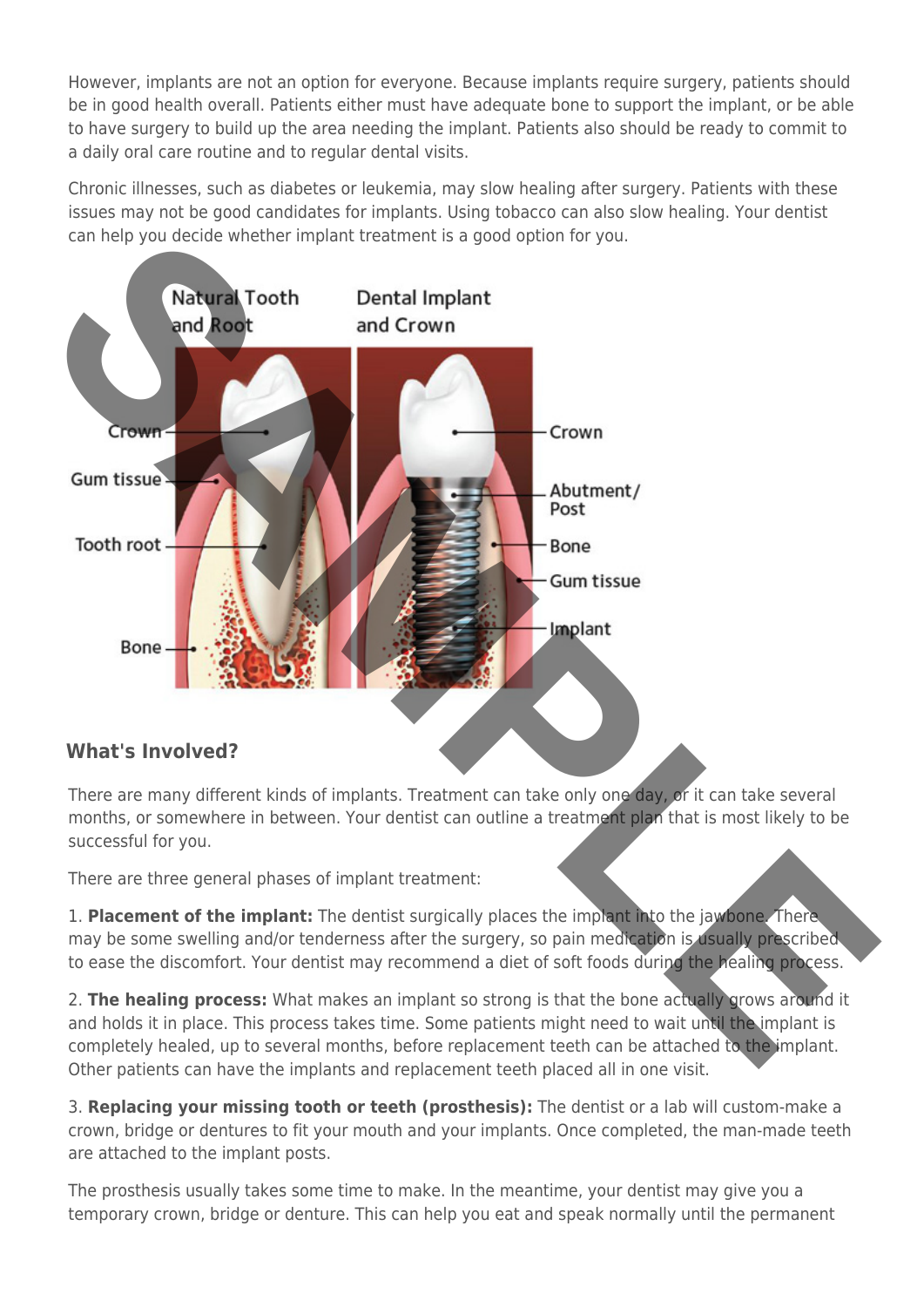replacement is ready.

## **Advantages of Implants:**

- An implant is most similar to a natural tooth.
- Nearby teeth do not have to be involved in the placement procedure.
- Implants may last for many years, even decades.
- Some types of implants and artificial teeth or dentures can be placed in just one or two visits
- Implants may help prevent shrinkage of the jawbone from tooth loss.

## **Disadvantages:**

- Implants are not right for everyone, since they require surgery.
- Implant placement may take longer and may require more dental visits than other options.
- Implants may cost more than other treatments.

## **Implant-Supported Bridge**



Missing teeth



A bridge is placed on implants After the bridge is placed

## **2. Fixed Bridges**

Another tooth replacement option is a fixed bridge. This is a restoration that fills the space where one or more teeth have been lost. A fixed bridge is bonded or cemented into place — only a dentist can remove it.

## **How is a bridge placed?**

Placing a bridge usually takes more than one dental visit. On your first visit, your dentist prepares the teeth on either side of the gap. The bridge will later be attached to these teeth.

Your dentist then takes an impression of your teeth and the space and sends the impression to a dental laboratory. Technicians at the lab make the bridge out of metal, ceramics, glass-ceramics or a combination. Your dentist will place a temporary bridge to protect your exposed teeth while you are waiting for the permanent one.

When talking about bridges, your dentist may use these terms: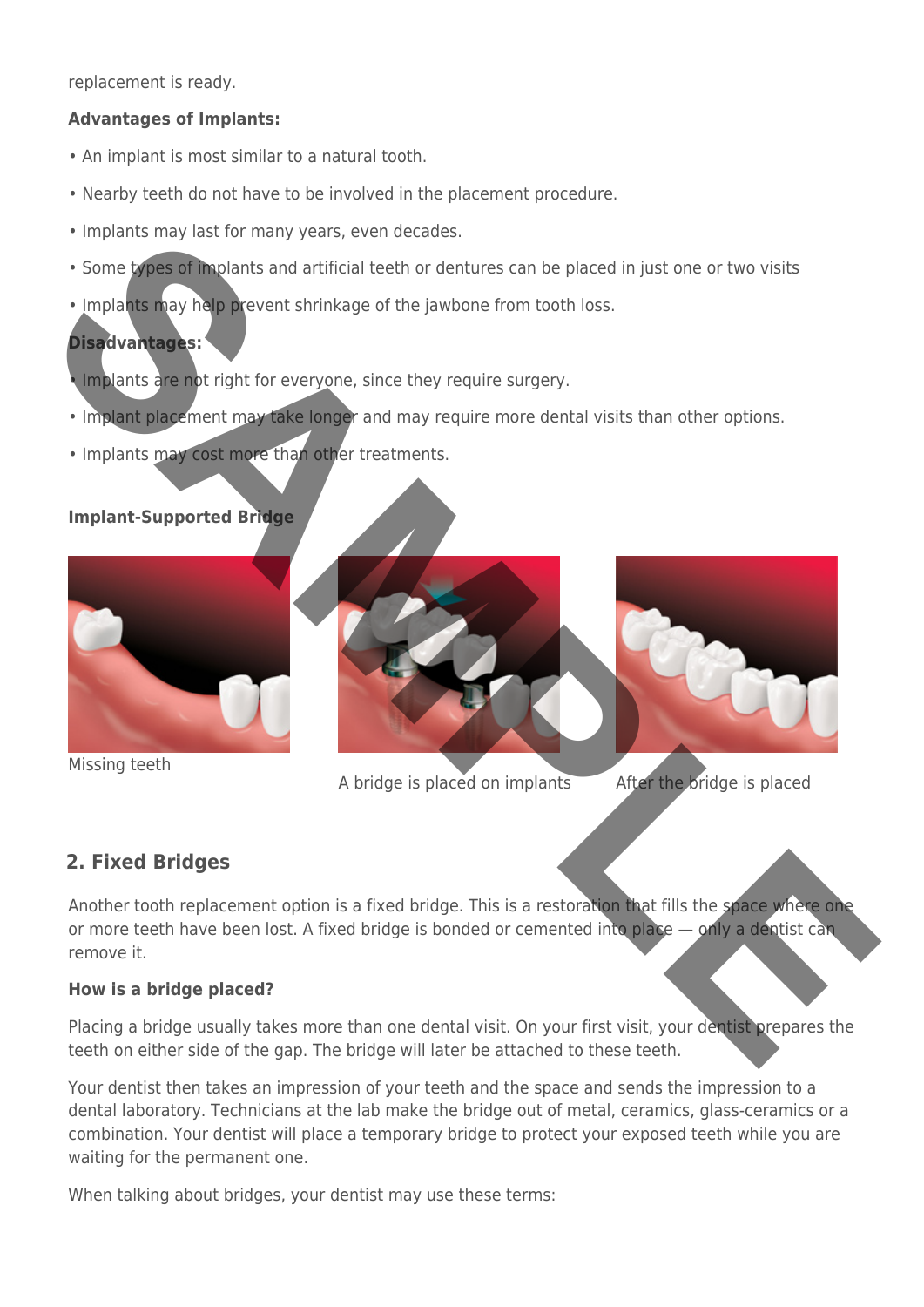- Pontic : the replacement for your missing tooth
- Crown: a "cap" that covers the attachment tooth

During one or more follow-up visits, the bridge is fitted, adjusted and cemented in place.

# **Bridge Placement**



Before the bridge, teeth are shown with the space where a tooth has been lost. Teeth next to the gap are prepared for



The custom-made bridge is placed over the prepared teeth.

## **Advantages of fixed bridges:**

- look, feel and function like natural teeth
- don't require removal for cleaning
- cost less than implants

## **Disadvantages:**

- likely to be more expensive than removable bridges
- affect the teeth next to the bridge
- may require extra effort to clean under the pontic



placement of the bridge.



The bridge is cemented into place.

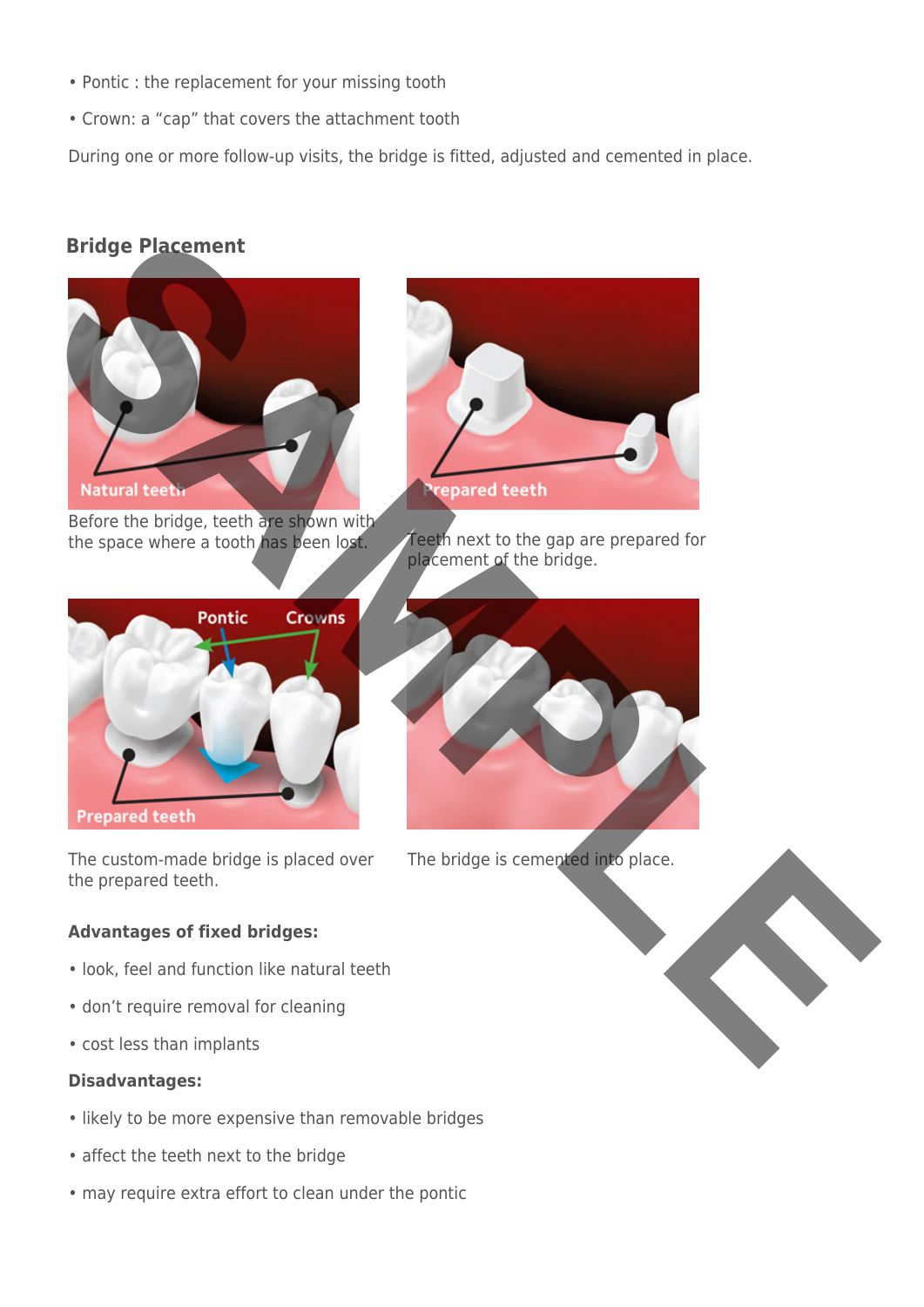# **3. Removable Partial Denture**

As its name describes, a removable partial denture can easily be taken out of the mouth for cleaning. Partial dentures usually have replacement teeth fixed to a plastic base that matches the color of your gums. The plastic base may cover a metal framework. Partial dentures often have some form of clasp that attaches to your natural teeth.

Your dentist may also recommend crowns, or "caps," on your natural teeth. Crowns may improve the way a removable partial denture fits your mouth.

## **Getting used to a removable partial denture**

It takes practice to put in and take out a removable partial denture. It may feel odd or tight for the first few weeks. But in time, you should get used to it. Never force it into place by biting down. This could bend or break the clasps.

Removable partial dentures should not be worn 24 hours a day. Your dentist may tell you to take out the partial denture at bedtime and put it back in when you wake up. Usually your dentist will make follow-up appointments to look for pressure points or sore spots. He or she will adjust your denture so it fits comfortably.

Once your missing teeth are replaced, eating should be a much more pleasant experience. Since missing teeth can make it difficult to speak clearly, wearing a removable partial denture can help with that, too.

Over time, as you age and your mouth changes, your removable partial denture may no longer fit well. It also could break, crack or chip, or one of the teeth could loosen. Sometimes dentists can make the repairs, often on the same day. Complex repairs may take longer.





**Partial denture being placed Partial denture in the mouth (showing clasps)**

## **Advantages of removable partial dentures**

- usually less expensive than fixed bridges or implants
- usually easier to repair than fixed bridges

## **Disadvantages:**

• can be less stable than other choices